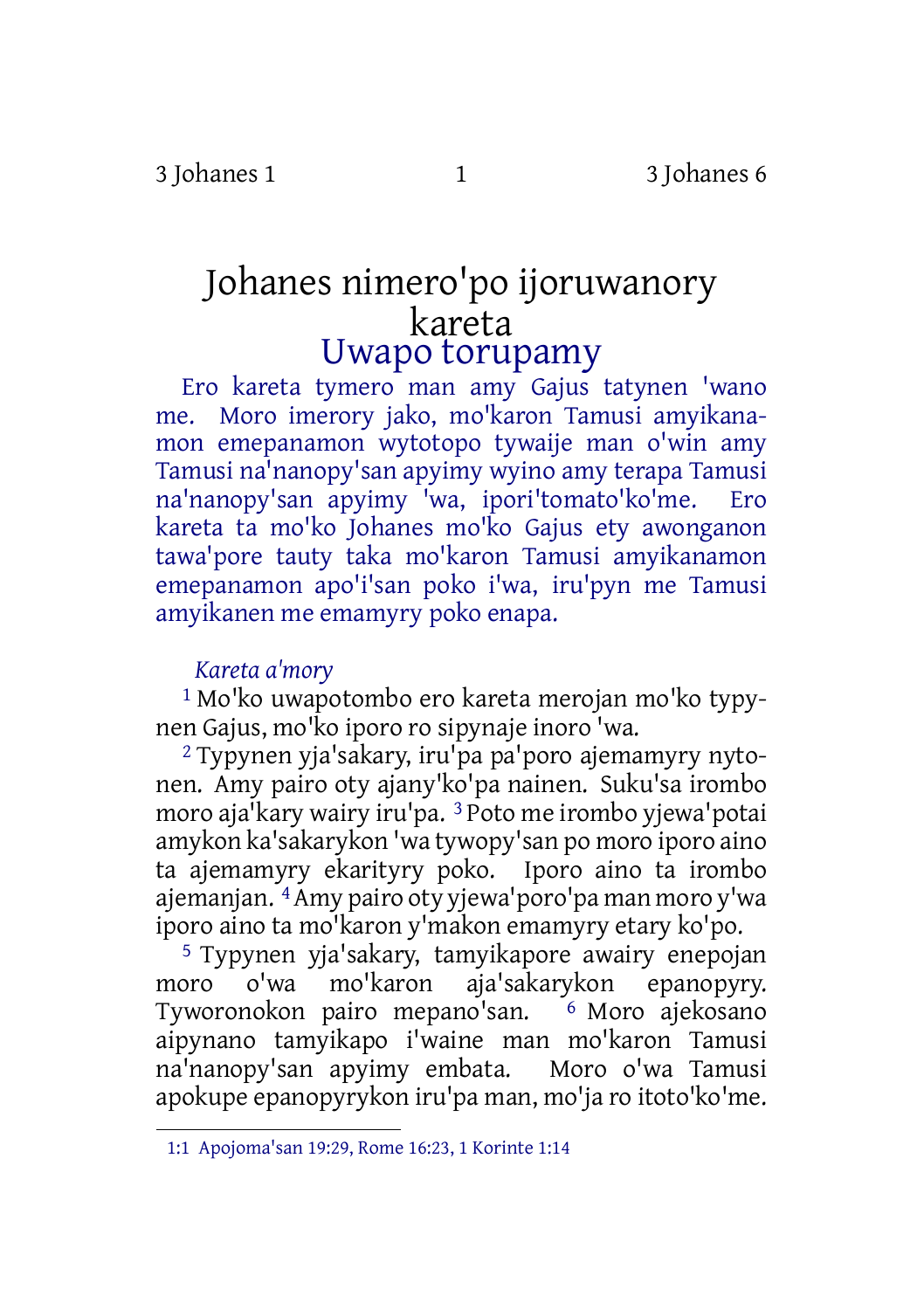7 Kristus upu'po me irombo tautykon tyno i'waine man, Tamusi wyino e'i'non wyino oty apyiry 'se'pa. 8 Mo'kopangon epanopyry ky'waine man, moro iporo aino aripa'to'me.

### *Diotrefes Demetrius maro*

9 Amy kareta simeron mo'karon Tamusi na'nanopy'san 'wa. Mo'ko moro po jopoto me tywairy 'san Diotrefes te na'na anu'ku'pa man. 10 Iro ke ro ywopy'poto morokon emamingon poko, morokon na'na poko yja'wan me inekarityrykon otykon poko enapa yjauranatake. Itaka ro mo'karon ka'sakarykon ukutyry 'se'pa man. Mo'karon ukutyrykon 'sangon a'kotojan pairo. mo'karon Tamusi na'nanopy'san apyimy wyino.

11Typynen yja'sakary, yja'wan me aino kysu'kui. Iru'pa aino te u'kuko. Mo'ko iru'pyn me o'to aitoto Tamusi wyino man. Mo'ko yja'wan me o'to aitoto Tamusi anene'pa tywaije man.

12 Mo'ko Demetrius amyikapojaton pa'poro kari'na. Aseke pairo moro iporo aino kynamyikapojan. Na'na enapa kynamyikapojan. Iporo 'kuru moro na'na namyikapory wairy muku'sa.

#### *Kareta y'ma'topo auranano*

13 Pyime noro rypo o'to ywykary 'se wa o'wa. Kareta tu'po te imerory 'se'pa o'wa wa. 14 Ko'i terapa te ywopyry 'se o'wa wa. Irombo asembata kytorupatake.

15 Sara'me aiko. Mo'karon ka'sakarykon "Iru'pa aiko!" tyka'san aropojaton o'wa. Iwe'i'san me ro mo'karon ka'sakarykon 'wa "Iru'pa aiko!" ywyka'po ekari'ko.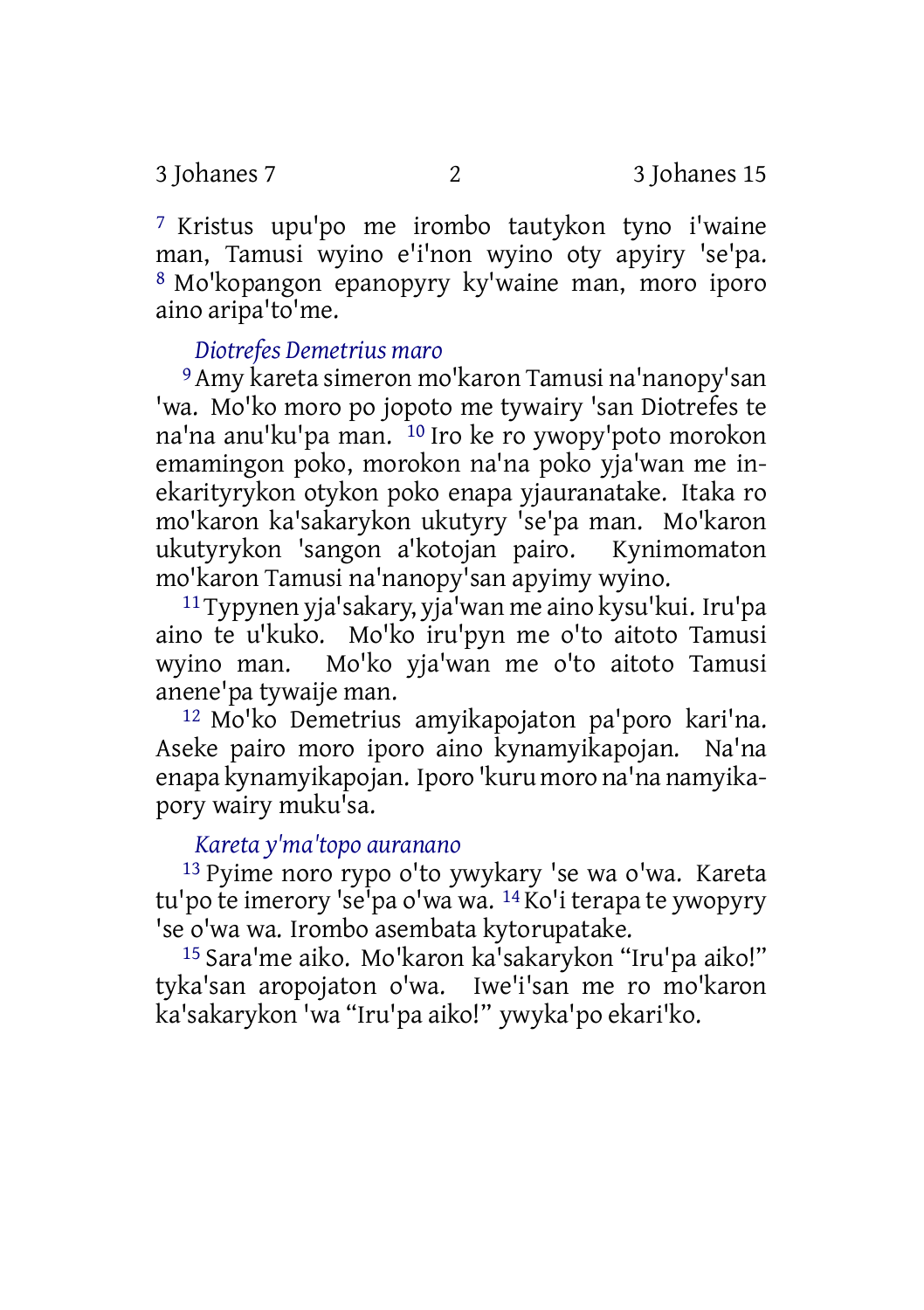3

# Asery Tamusi karetary

New Testament in Carib (NS:car:Carib)

copyright © 2010 Wycliffe Bible Translators, Inc.

Language: Carib

Translation by: Wycliffe Bible Translators, Inc.

Carib

car

Suriname

# Copyright Information

© 2010, Wycliffe Bible Translators, Inc. All rights reserved. This translation text is made available to you under the terms of the Creative [Commons](http://creativecommons.org/licenses/by-nc-nd/4.0/) License: [Attribution-Noncommercial-No](http://creativecommons.org/licenses/by-nc-nd/4.0/) Derivative Works. (http:// creativecommons.org/licenses/by-nc-nd/3.0/) In addition, you have permission to port the text to different file formats, as long as you do not change any of the text or punctuation of the Bible.

You may share, copy, distribute, transmit, and extract portions or quotations from this work, provided that you include the above copyright information:

You must give Attribution to the work.

You do not sell this work for a profit.

You do not make any derivative works that change any of the actual words or punctuation of the Scriptures.

Permissions beyond the scope of this license may be available if you contact us with your request.

The New Testament

in Carib

# © 2010, Wycliffe Bible Translators, Inc. All rights reserved.

This translation is made available to you under the terms of the Creative Commons Attribution-Noncommercial-No Derivatives license 4.0.

You may share and redistribute this Bible translation or extracts from it in any format, provided that:

You include the above copyright and source information.

You do not sell this work for a profit.

You do not change any of the words or punctuation of the Scriptures.

Pictures included with Scriptures and other documents on this site are licensed just for use with those Scriptures and documents. For other uses, please contact the respective